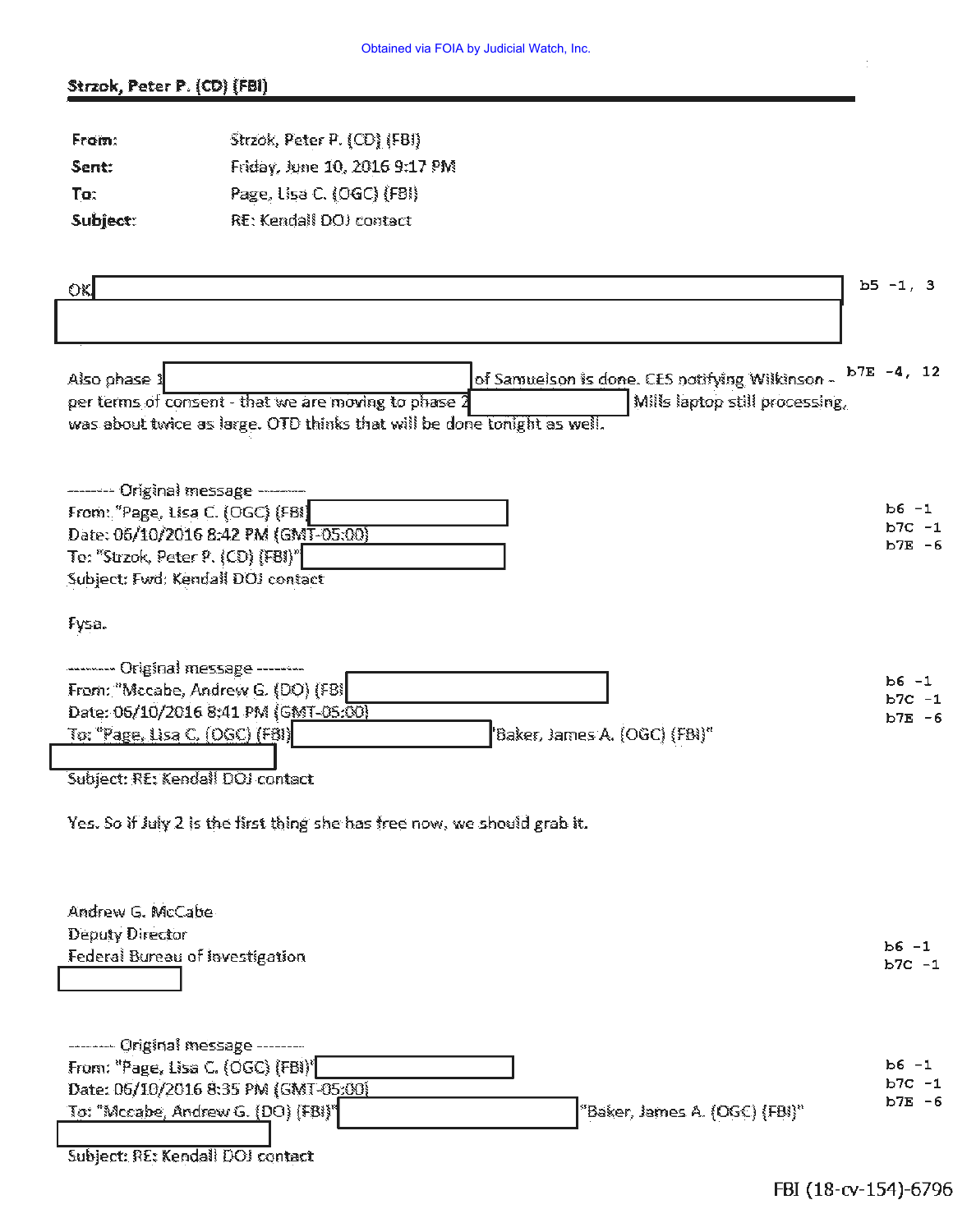## Obtained via FOIA by Judicial Watch, Inc.

Yes, your latter point was my concern.

 $\lceil$ 

| -------- Original message --------                                                                          |                        |
|-------------------------------------------------------------------------------------------------------------|------------------------|
| From: "Mccabe, Andrew G. (DO) (FBI)                                                                         | $b6 - 1$               |
| Date: 06/10/2016 8:33 PM (GMT-05:00)                                                                        | $b7C - 1$<br>$b7E - 6$ |
| "Page, Lisa C. (OGC) (FBI)"<br><u>To: "Baker, James A. (OGC)</u> (FBI)                                      |                        |
|                                                                                                             |                        |
| Subject: RE: Kendall DOJ contact                                                                            |                        |
|                                                                                                             |                        |
| Imy in the same place. We can agree pending our progress on the review.                                     |                        |
|                                                                                                             |                        |
| Keep in mind the Boss's strong desire to get this wrapped up in lune.                                       |                        |
|                                                                                                             |                        |
|                                                                                                             |                        |
|                                                                                                             |                        |
|                                                                                                             |                        |
| Andrew G. McCabe                                                                                            |                        |
| Deputy Director                                                                                             | $b6 -1$                |
| Federal Bureau of Investigation                                                                             | $b7C - 1$              |
|                                                                                                             |                        |
|                                                                                                             |                        |
|                                                                                                             |                        |
| -------- Original message -------                                                                           |                        |
| From: "Baker, James A. (OGC) (FBI)                                                                          | $b6 - 1$               |
| Date: 06/10/2016 8:29 PM (GMT-05:00)                                                                        | $b7C -1$               |
| "Mccabe, Andrew G. (DO) (FBI)"<br>To: "Page, Lisa C. (OGC) (F81)"                                           | $b7E - 6$              |
|                                                                                                             |                        |
| Subject: RE: Kendall DOJ contact                                                                            |                        |
|                                                                                                             |                        |
| I guess I'm OK with it so long as we clearly state in writing that the date is tentative and subject to our |                        |
| finishing our review of the laptops.                                                                        |                        |
|                                                                                                             |                        |
|                                                                                                             |                        |
|                                                                                                             |                        |
|                                                                                                             |                        |
|                                                                                                             |                        |
|                                                                                                             |                        |
|                                                                                                             |                        |
| -------- Original message --------                                                                          | Ь6 −1                  |
| From: "Page, Lisa C. (OGC) (FBI)                                                                            | ь7с -1                 |
| Date: 06/10/2016 7:06 PM (GMT-05:00)                                                                        | b7E -6                 |
| To: "Mccabe, Andrew G. (DO) (FBI)<br>"Baker, James A. (OGC) (FBI)"                                          |                        |
|                                                                                                             |                        |
| Subject: Fwd: Kendall DOJ contact                                                                           |                        |
|                                                                                                             |                        |
| See below. Let me know if we want to adjust our thinking about scheduling. No problem if not, just          |                        |
| wanted you both to be aware of the latest.                                                                  |                        |
|                                                                                                             |                        |
| ------- Original message --------                                                                           |                        |
| From: "Strzok, Peter P. (CD) (FBI)"                                                                         | Ь6 -1                  |
| Date: 06/10/2016 6:49 PM (GMT-05:30)                                                                        | ь7с -1                 |
| To: "Page, Lisa C. (OGC) (FBI)                                                                              | b7E -6                 |
|                                                                                                             |                        |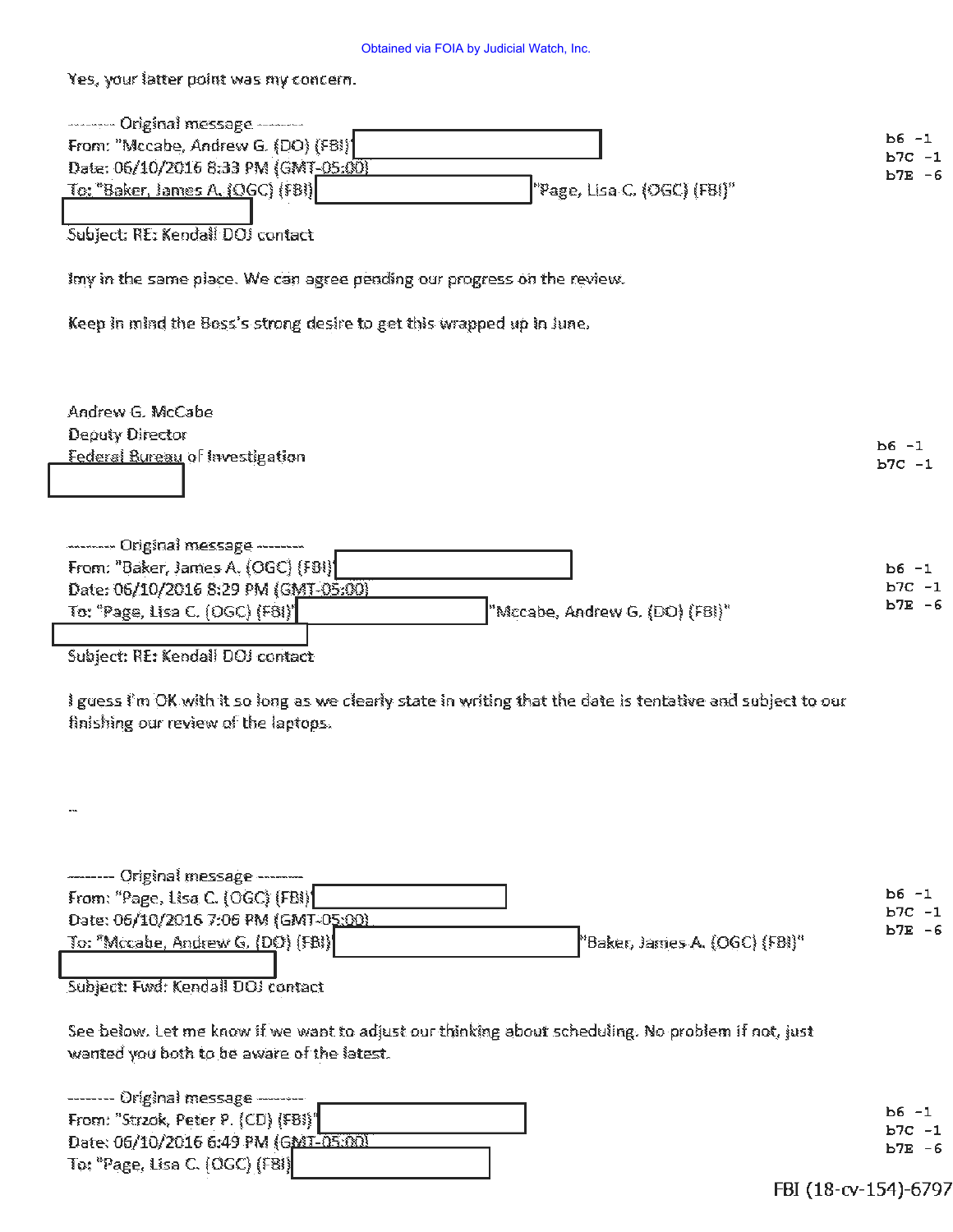| Obtained via FOIA by Judicial Watch, Inc |  |  |  |  |
|------------------------------------------|--|--|--|--|
|------------------------------------------|--|--|--|--|

commit to a date and we need to look at the laptops first. Kendall said he would keep the date blocked

anyway because it is getting very hard to get on her calendar, even for him.

| Fyl                                                                                                |           |
|----------------------------------------------------------------------------------------------------|-----------|
| - Original message ------                                                                          | $b6 - 1$  |
| From: "Strzok, Peter P. (CD) (FBI)                                                                 | $b7C -1$  |
| Date: 06/10/2016 6:47 PM (GMT-05:00)<br>To: "Priestap, E W. (CD) (FBI)                             | $b7E - 6$ |
| (OGC) (FBI)"<br>Cc: "Moffa, Jonathan C. (CD) (FBI)                                                 |           |
| Subject: Kendall DOJ contact                                                                       |           |
| Bill, I'm driving and can provide more detail on the phone, but DOJ is telling Toscas. Without DOJ | $b6 - 2$  |
| asking, Kendall threw out a date of 2 July in NY for the interview.<br>said that he could not      |           |

 $b7C - 2$ 

Thanks, Pete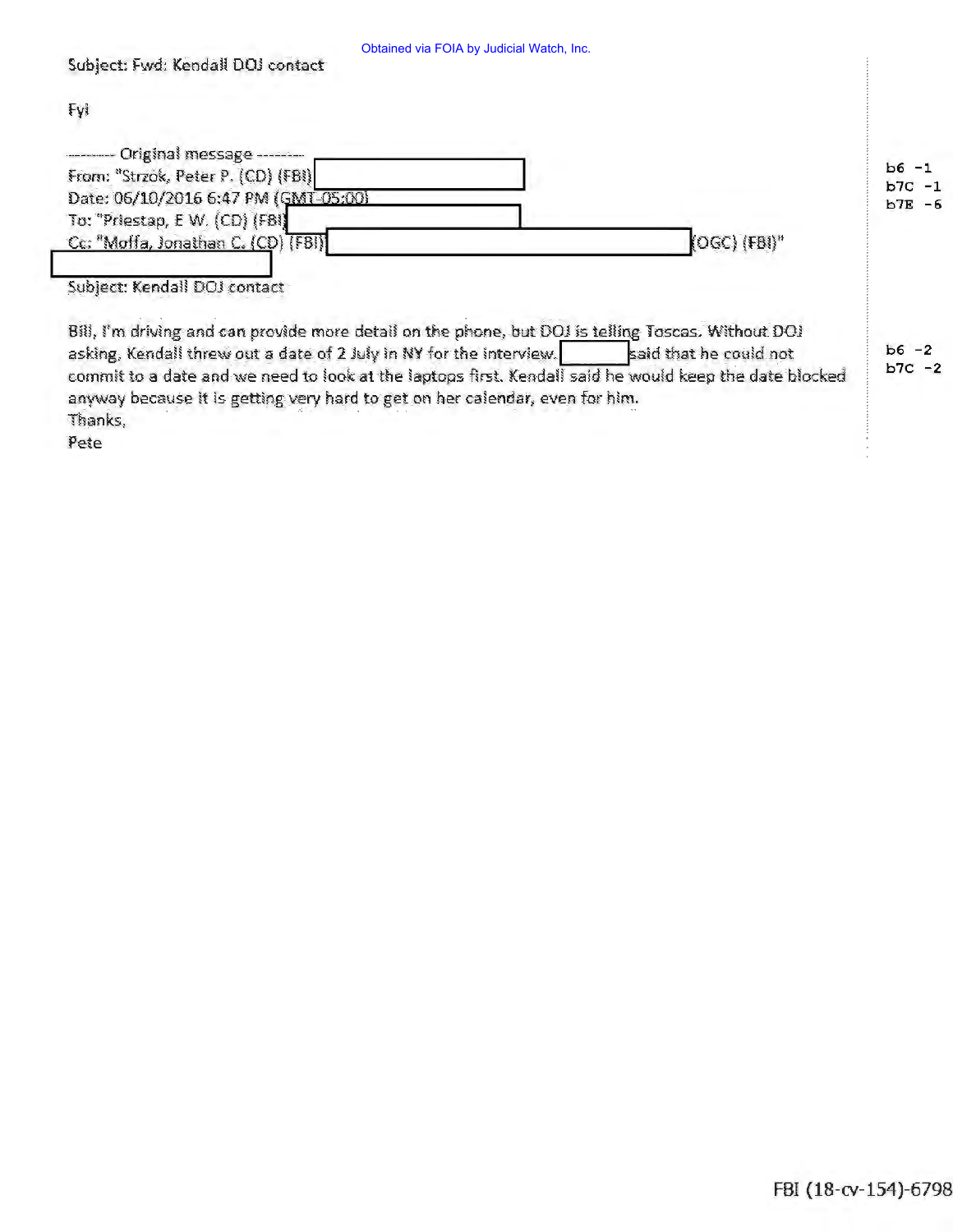## Strzok, Peter P. (CD) (FBI)

| From:                            | Strzok, Peter P. (CD) (FBI)                                                                             |                       |
|----------------------------------|---------------------------------------------------------------------------------------------------------|-----------------------|
| Sent:                            | Friday, June 10, 2016 9:24 PM                                                                           |                       |
| To:                              | Page, Lisa C. (OGC) (FBI)                                                                               |                       |
| Subject:                         | RE: Kendall DOJ contact                                                                                 |                       |
|                                  |                                                                                                         |                       |
| Thank you                        |                                                                                                         |                       |
|                                  | ------- Original message --------                                                                       |                       |
|                                  | From: "Page, Lisa C. (OGC) (FBI)"                                                                       | $b6 - 1$<br>$b7C - 1$ |
|                                  | Date: 06/10/2016 8:42 PM (GMT-05:00)                                                                    | $b7E - 6$             |
| To: "Strzok, Peter P. (CD) (FBI) | Subject: Fwd: Kendall DOJ contact                                                                       |                       |
|                                  |                                                                                                         |                       |
| Fysa.                            |                                                                                                         |                       |
|                                  | -------- Original message --------                                                                      | $b6 - 1$              |
|                                  | From: "Mccabe, Andrew G. (DO) (FBI)                                                                     | $b7C - 1$             |
| To: "Page, Lisa C. (OGC) (FBI)"  | Date: 06/10/2016 8:41 PM (GMT-05:00)<br>"Baker, James A. (OGC) (FBI)"                                   | $b7E - 6$             |
|                                  |                                                                                                         |                       |
|                                  | Subject: RE: Kendall DOJ contact                                                                        |                       |
|                                  |                                                                                                         |                       |
|                                  | Yes. So if July 2 is the first thing she has free now, we should grab it.                               |                       |
|                                  |                                                                                                         |                       |
|                                  |                                                                                                         |                       |
| Andrew G. McCabe                 |                                                                                                         |                       |
| Deputy Director                  | Federal Bureau of Investigation                                                                         |                       |
|                                  |                                                                                                         | $b6 - 1$              |
|                                  |                                                                                                         | $b7C - 1$             |
|                                  |                                                                                                         |                       |
| -------- Original message -      | From: "Page, Lisa C. (OGC) (FBI)                                                                        | $b6 - 1$              |
|                                  | Date: 06/10/2016 8:35 PM (GMT-05:00)                                                                    | $b7C - 1$             |
|                                  | To: "Mccabe, Andrew G. (DO) [FBI]]<br>"Baker, James A. (OGC) (FBI)"                                     | $b7E - 6$             |
|                                  |                                                                                                         |                       |
|                                  | Subject: RE: Kendall DOJ contact                                                                        |                       |
|                                  | Yes, your latter point was my concern.                                                                  |                       |
|                                  | -------- Original message --------                                                                      |                       |
|                                  | From: "Mccabe, Andrew G. (DO) [FBI]                                                                     | $b6 - 1$<br>$b7C - 1$ |
|                                  | Date: 06/10/2016 8:33 PM (GMT-05:90)<br>To: "Baker, James A. (OGC) (FBI)<br>'Page, Lisa C. (OGC) (FBI)" | $b7E - 6$             |
|                                  |                                                                                                         |                       |
|                                  |                                                                                                         | FBI (18-cv-154)-6799  |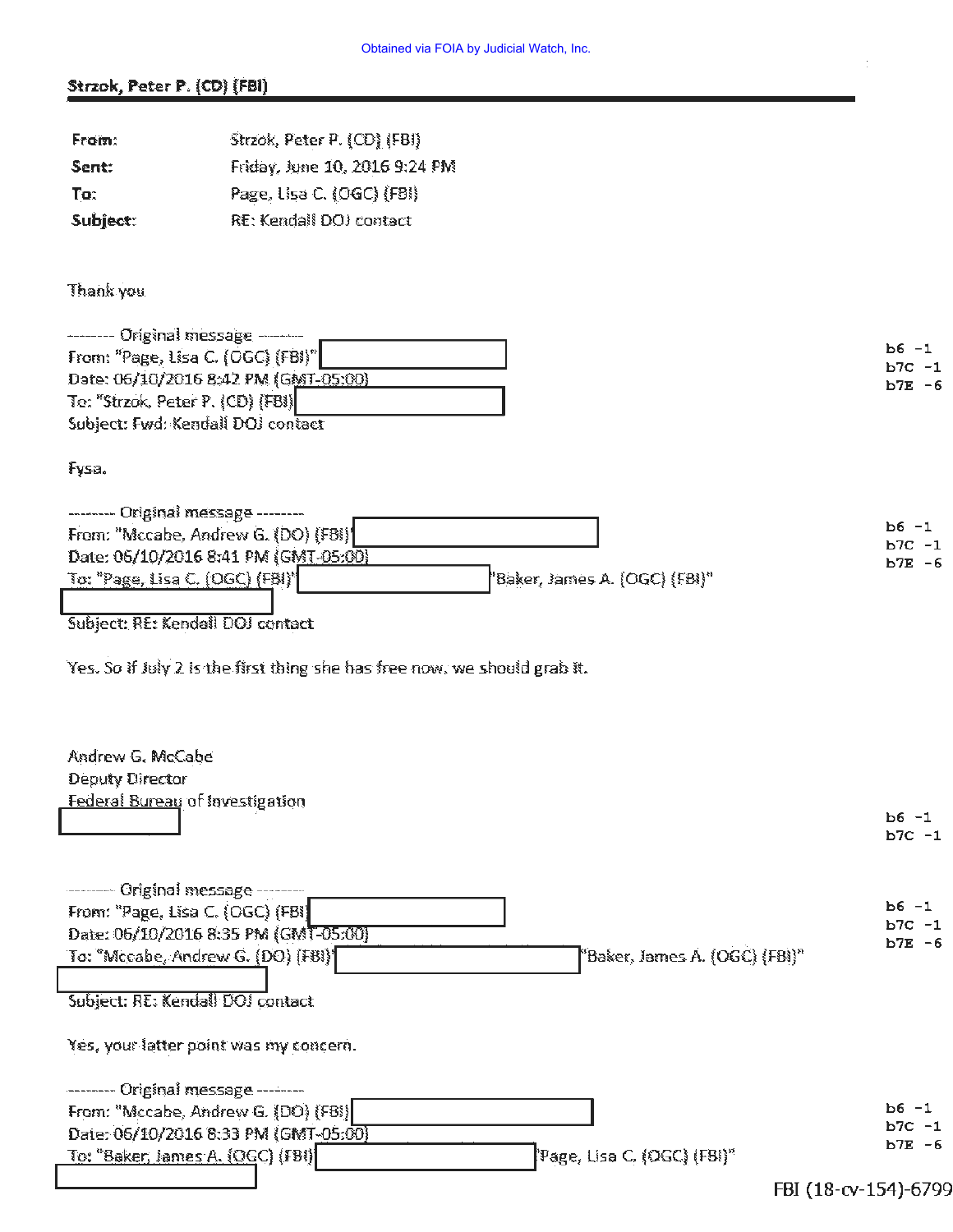| imy in the same place. We can agree pending our progress on the review.<br>Keep in mind the Boss's strong desire to get this wrapped up in June.<br>Andrew G. McCabe<br><b>Deputy Director</b><br>Federal Bureau of Investigation | $b7E - 6$                          |
|-----------------------------------------------------------------------------------------------------------------------------------------------------------------------------------------------------------------------------------|------------------------------------|
|                                                                                                                                                                                                                                   |                                    |
|                                                                                                                                                                                                                                   |                                    |
|                                                                                                                                                                                                                                   |                                    |
|                                                                                                                                                                                                                                   | $b6 -1$                            |
|                                                                                                                                                                                                                                   | $b7C -1$                           |
|                                                                                                                                                                                                                                   |                                    |
| -------- Original message --------<br>From: "Baker, James A. (OGC) (FBI)"                                                                                                                                                         | $b6 - 1$                           |
| Date: 06/10/2016 8:29 PM (GMT-05700)                                                                                                                                                                                              | $b7C - 1$<br>$b7E - 6$             |
| To: "Page, Lisa C. (OGC) (FBI)"<br>"Mccabe, Andrew G. (DO) (FBI)"                                                                                                                                                                 |                                    |
| Subject: RE: Kendall DOJ contact                                                                                                                                                                                                  |                                    |
|                                                                                                                                                                                                                                   |                                    |
| --- Original message<br>From: "Page, Lisa C. (OGC) (FBI)'<br>Date: 06/10/2016 7:06 PM (GMT-05:00)<br>To: "Mirraha Andrew G (DO) (FBI)"<br>"Baker, James A. (OGC) (FBI)"                                                           | $b6 - 1$<br>$b7C - 1$<br>$b7E - 6$ |
| Subject: Fwd: Kendall DOJ contact                                                                                                                                                                                                 |                                    |
| See below. Let me know if we want to adjust our thinking about scheduling. No problem if not, just                                                                                                                                |                                    |
| wanted you both to be aware of the latest.                                                                                                                                                                                        |                                    |
| -------- Original message --------                                                                                                                                                                                                |                                    |
| From: "Strzok, Peter P. (CD) (FBI)]                                                                                                                                                                                               | $b6 - 1$<br>$b7C -1$               |
| Date: 06/10/2016 6:49 PM (GMT-05:00)<br>To: "Page, Lisa C. (OGC) (FBI)'                                                                                                                                                           | $b7E - 6$                          |
| Subject: Fwd: Kendall DOJ contact                                                                                                                                                                                                 |                                    |
| Fyi                                                                                                                                                                                                                               |                                    |
| - Original message ------                                                                                                                                                                                                         | $b6 - 1$                           |
| From: "Strzok, Peter P. (CD) (FBI)                                                                                                                                                                                                | $b7C -1$                           |
| Date: 06/10/2016 6:47 PM (GMT-05:00)                                                                                                                                                                                              | $b7E - 6$                          |